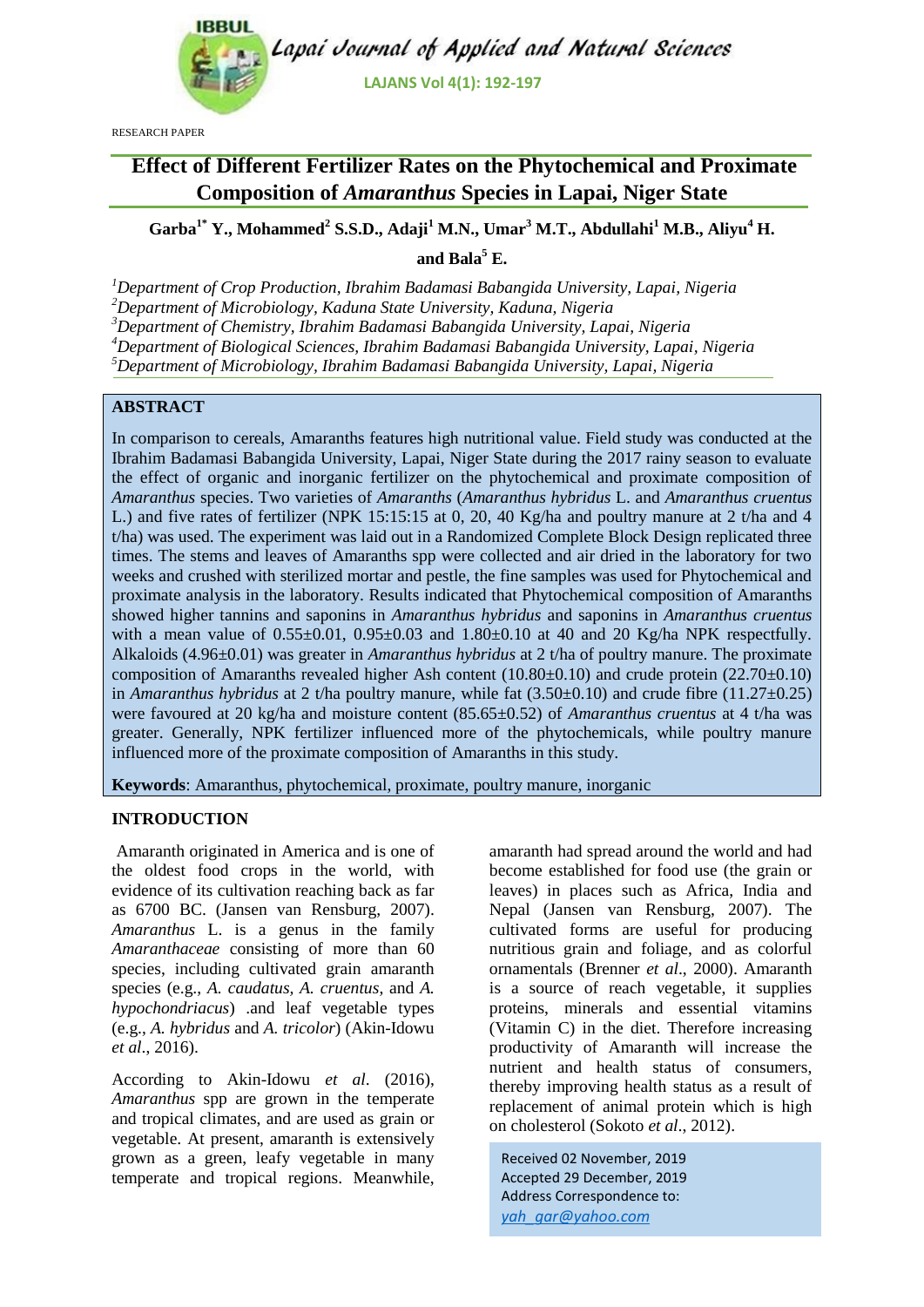Vegetable products are of importance in human nutrition and they will continue to remain as primary source of energy, lipids and carbohydrates, including fibres, minerals and vitamins in developing countries (Oyolu, 1980; Lima *et al.,* 2009).

The production of minerals and vitamins are limited due to continuous cropping that lead to low soil fertility and eventually affect the plants performance. Amaranth plant has not been well studied when different fertilizer source are used to boast the level of the phytochemical and proximate composition of the plant. In view of the above it is vital to evaluate the performance of Amaranths for their proximate and phytochemical composition using different fertilizer rates so as to enrich the soil to improve performance.

# **METHODOLOGY**

A field experiment was carried out at the Teaching and Research Farmland of Ibrahim Badamasi Babangida University, Lapai, Niger State, Nigeria. To ascertain the nutrient status of the soil in the study area, soil samples was collected at random from 0-15 cm depth using soil auger before cultivation of the soil. The soil samples were used for physical and chemical analysis in the laboratory using an analytical method. The treatments consisted of two varieties of Amaranthus (*Amaranthus hybridus* L. and *Amaranthus cruentus* L.), five rates of fertilizer (inorganic "NPK" and organic "poultry manure, "0, 20, 40, 2 and 4t/haʺ) giving a total of 10 treatments combination. The experiment was laid out in a randomized complete block design replicated three times. The size of the plots was  $1.2 \text{ m} \times$  $0.3$  m  $(0.36 \text{ m}^2)$ . Each plot contains 3 rows and 3 plant stands per row at spacing of 40 cm inter-row and 10 cm intra-rows.

# **Cultural Practices**

Cultural practices involved in this research were strictly followed by the methods adopted by Garba *et al*. (2015a). Those practices involved all agronomic practices such as land clearing and preparation, sowing, weeding and fertilizer application.

# **Land Clearing and Preparation**

The land was cleared of shrubs, grasses and left over of the previous year's materials. At one corner of the experimental site, two nursery bed was constructed manually with the use of hand hoe and the size of the beds was 3 m by 1.2 m  $(3.6m^2)$ , and two varieties of the Amaranths (*Amaranthus cruentus* and *Amaranthus hybidus*) were raised on each beds. Two weeks before transplanting, the land was tilled and made into plot sizes of  $2 \text{ m} \times 2$  $m(4 m<sup>2</sup>)$  and thereafter, poultry manure (2 and 4 t/ha) and NPK fertilizer 15:15:15 (20 and 40 kg N/ha) was incorporated into the soil based on the treatment designed for the experiment. The crop was transplanted at the permanent site after three weeks from the nursery. The transplanting of *Amaranthus* seedling was done with use of hand trowel by lifting the crop with ball of earth. Weeding was done manually using hand hoe at 2 and 4 weeks after transplanting (WAT).

# **Collection of Samples**

Collection of sample (stem and leaves) was done manually at the time of harvest, three plants were randomly removed from each experimental plots using kitchen knife. The plants (leaf and stem) were freshly weighed and air dried at room temperature to a constant weight. The sample from each treatment was crushed into powdered form and was analyzed for the determination of phytochemical and proximate composition using standard procedures in the laboratory.

# **Data Analysis**

Data were analyzed using a one-way analysis of variance (ANOVA) using Statistical Packaging for Social Science (SPSS) version 20.0 software 2011 to test the level of significance ( $p<0.05$ ). Duncan New Multiple Range Test was used to separate the means where significant differences existed.

## **Determination of Proximate Composition of Amaranth**

The proximate analysis of two species of Amaranths (*A. hybridus and A. cruentus*) on Ash content, Fat, crude protein and crude fibre were determined by the Methods of the Association of Official Analytical Chemist (AOAC, 1990).

Nitrogen Free Extract (NFE) was determined by mathematical calculation. It is obtained by subtracting the sum of percentages of all the nutrients already determined from 100. %NFE  $= 100-(\% \text{ moisture} + \% \text{CF} + \% \text{CP} + \% \text{EE} +$ %Ash)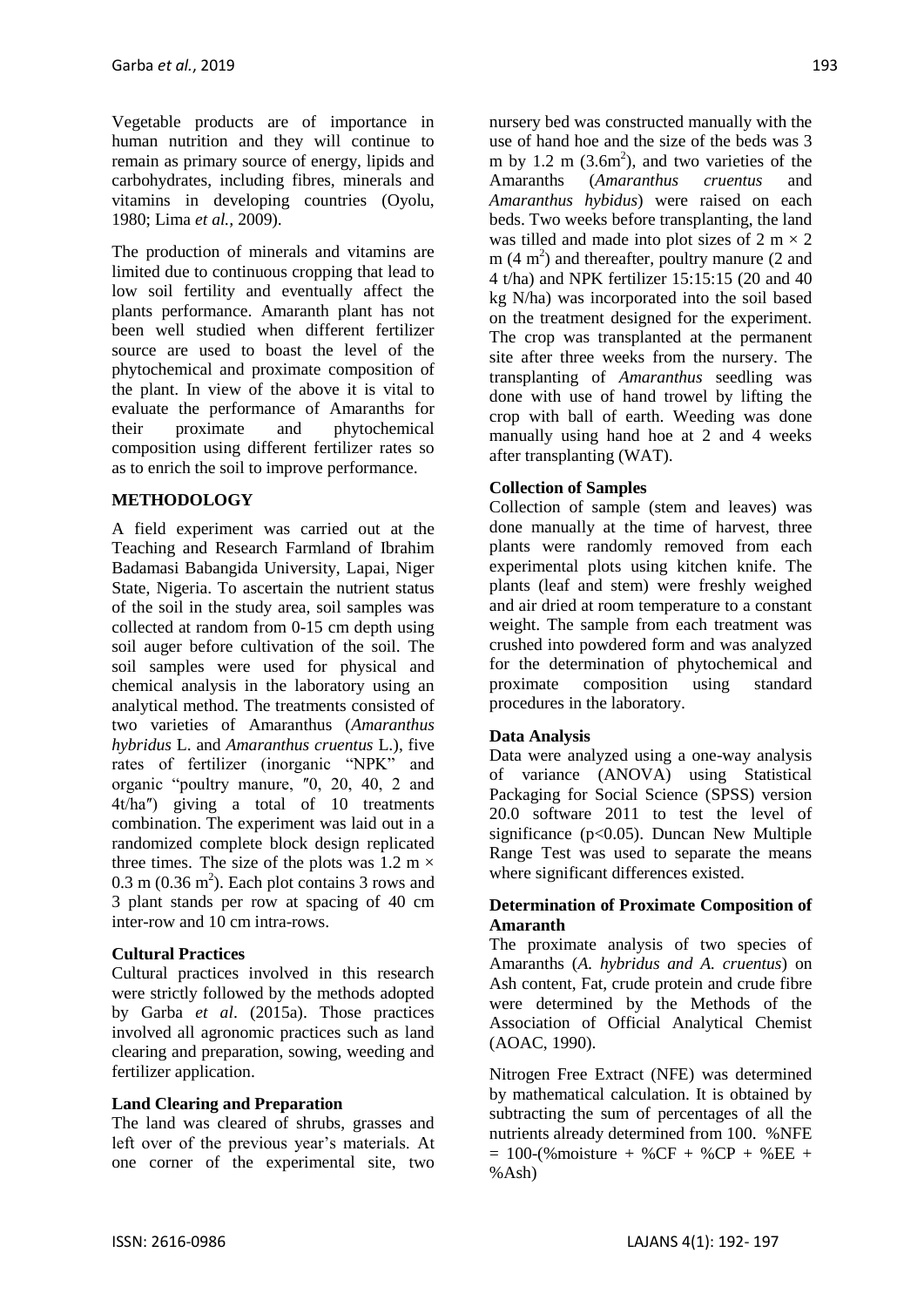| $%$ Moisture $=$ |  | Weight of sample $+$ dish before drying - Weight of sample $+$ dish after drying $x100$ |  |  |  |
|------------------|--|-----------------------------------------------------------------------------------------|--|--|--|
|                  |  |                                                                                         |  |  |  |

The moisture content was determined by the loss in weight when the sample was air dried in the laboratory to a constant weight. The fresh leafy sample of varieties of *Amaranthus* spp. is weighed and later air dried in the laboratory and weighed after drying. The drying and weighing continues until a constant weight is achieved.

Since the water content of feed varied widely, ingredients and feed are usually compared for their nutrient content on moisture free or dry matter (DM) basis.

%  $DM = 100 - %$  Moisture.

## **Determination of Phytochemical Composition of** *Amaranthus* **spp**

Determination of the phytochemical composition (Tannin, Saponin, Alkaloids and Phenols) of the plant was carried out in the Laboratory. Van- Burden and Robison (1981) method was used to determine Tannin, Saponin by Obadoni and Ochuko method (2002), Alkaloids by Harbourne method (1983) and phenol by Spectrophortometric method (AOAC, 2005).

# **RESULTS AND DISCUSSION**

# **Proximate composition of Amaranths**

Table 1. presents the proximate composition of two varieties of *Amaranthus* species (*A. hybidus* and *A. cruentus*) such as Ash, Fat, crude protein, crude fibre and Nitrogen free extract (NFE). The result of the one way analysis of variance (ANOVA) revealed that application of  $2t/ha$  significantly ( $p < 0.05$ ) influenced the performance of *A. cruentus* to produced the highest Ash content with mean value 10.80±0.10 and Crude fibre in *A. hybridus* with mean value 22.70±0.10.

The lowest Ash content and Crude protein were recorded in plots planted with *A.*  *hybridus* at 0 Kg/ha NPK 15:15:15 with mean value  $0.17\pm0.15$  and 40 Kg/ha NPK 15:15:15 with mean value  $8.84 \pm 0.33$  respectfully. Inorganic fertilizer (NPK 15:15:15) was observed to have improved the performance of the two *Amaranthus* species in which the application of 20 Kg/ha NPK 15:15:15 recorded the highest Fat and Crude fibre in *A*. *hybridus* with mean value 3.50±0.10 and 11.27±0,25 respectfully. The lowest Fat and Crude fibre was observed when 40 Kg/ha NPK 15:15:15 was used on *A. hybridus* with a mean value  $2.67 \pm 0.15$  and Crude fibre with mean value8.27±0.15. The highest Nitrogen free extract (NFE) was recorded in *A. hybidus* in plots planted without fertilizer application (0 Kg NPK) with mean value  $55.73\pm0.17$ . The lowest NFE content was observed where 4 t/ha poultry manure was applied. Weight of sample taken

The revelation from this research agreed with previous researchers who have reported increase in organic fertilizers on some proximate, mineral contents [\(Fatima](http://scialert.net/fulltext/?doi=ajps.2015.34.39#560499_ja) *et al*., [2007;](http://scialert.net/fulltext/?doi=ajps.2015.34.39#560499_ja) Funda *et al*[., 2011;](http://scialert.net/fulltext/?doi=ajps.2015.34.39#1313683_ja) [Makinde](http://scialert.net/fulltext/?doi=ajps.2015.34.39#535294_ja) *et al*., [2010\)](http://scialert.net/fulltext/?doi=ajps.2015.34.39#535294_ja). The work of Oyedeji *et al*. (2014) on proximate composition of three Amaranths species confirmed that Ash content was influenced by poultry manure, higher crude fibre and Fat in *Amaranthus hybridus* was obtained when NPK fertilizer was used compared with poultry manure and the control. Increment in organic materials could have resulted in the ash increment level (Makinde, *et al*., 2010). Moisture content of the two varieties of *Amaranthus* species showed that, application of 4 t/ha poultry manure produced the highest moisture content in *A. cruentus* with mean value  $85.65 \pm 0.52$ , while plots without fertilizer application with mean value 72.74±1.08 produced the lowest moisture content. The high moisture content of vegetables makes them to aid the digestion of food (Olaiya *et al,* 2010).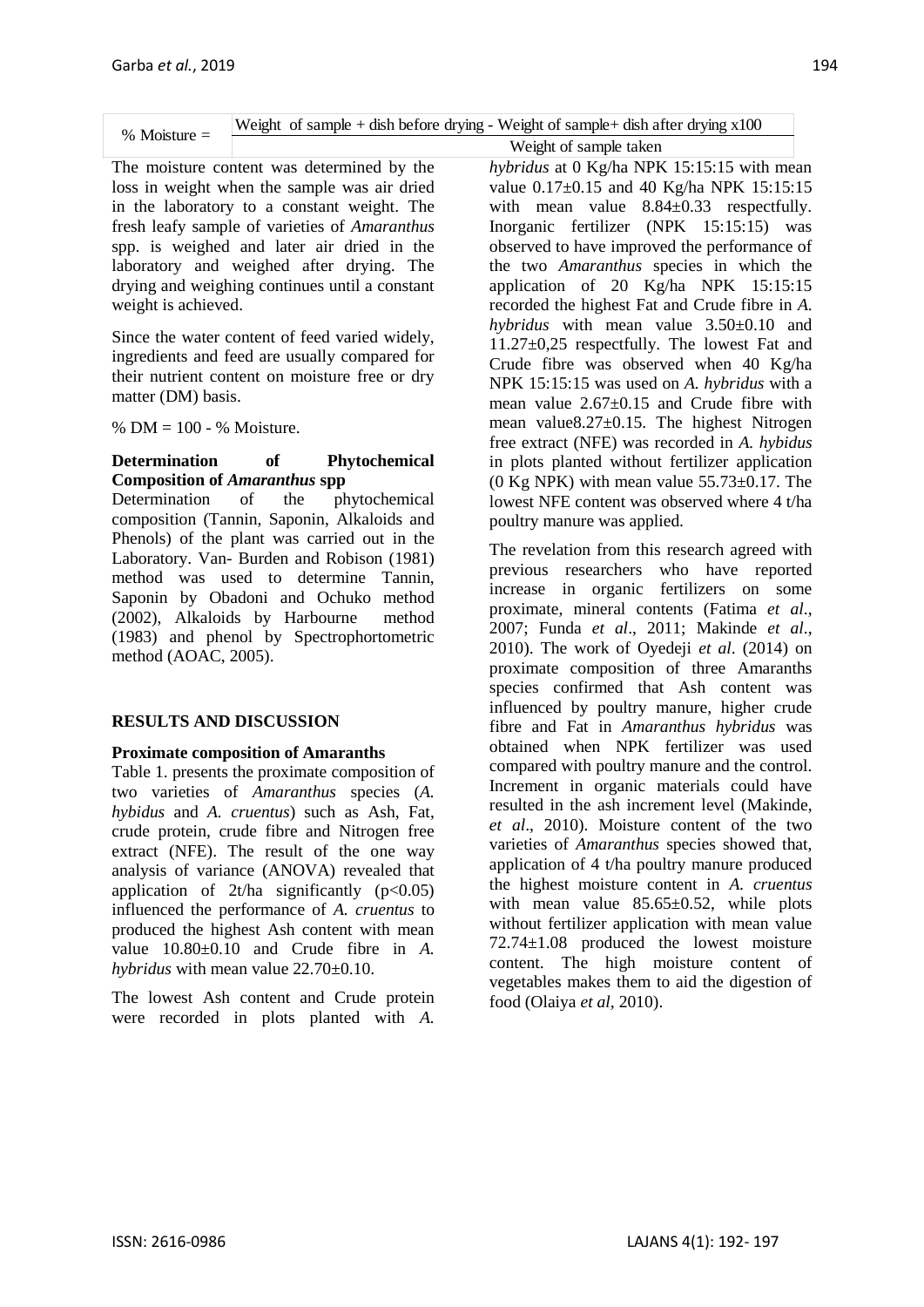| $\alpha$ , which is a manifestion of introduced $\alpha$ , i.e. it will possibly internet |                                |                                |                              |                               |                                |                                 |  |
|-------------------------------------------------------------------------------------------|--------------------------------|--------------------------------|------------------------------|-------------------------------|--------------------------------|---------------------------------|--|
| Treatments                                                                                | ASH                            | <b>FAT</b>                     | CP                           | CF                            | <b>NFE</b>                     | Moisture                        |  |
|                                                                                           |                                |                                |                              |                               |                                | content                         |  |
| 1. A. hybridus with 0 kg NPK                                                              | $0.17 \pm 0.15^{\text{a}}$     | $3.10 \pm 0.15^{bcd}$          | $19.13 \pm 0.01^{\circ}$     | $9.27 \pm 0.15$ <sup>c</sup>  | $55.73 \pm 0.1.7^e$            | $80.98 \pm 6.65$ <sup>abc</sup> |  |
| 2. A. hybridus with 20 Kg NPK                                                             | $9.73 \pm 0.15^b$              | $3.50 \pm 0.10^e$              | $20.95 \pm 0.01^{\circ}$     | $11.27 \pm 0.25$ <sup>f</sup> | $50.11 \pm 0.01^{\text{a}}$    | $80.14 \pm 3.79$ <sup>abc</sup> |  |
| 3. A. hybridus with 40 Kg NPK                                                             | $10.10 \pm 0.10^c$             | $2.67 \pm 0.15^{\text{a}}$     | $8.84 \pm 0.38$ <sup>a</sup> | $8.27 \pm 0.15^{\text{a}}$    | 53.18 $\pm$ 0.15 <sup>d</sup>  | $82.20 \pm 1.49$ <sup>bc</sup>  |  |
| 4. A. hybridus with 2 tons poultry manure                                                 | $10.45 \pm 0.01$ <sup>d</sup>  | $3.13 \pm 0.15^{bcd}$          | $22.70 \pm 0.10^b$           | $8.80 \pm 0.10^b$             | $50.45 \pm 0.02^{\text{a}}$    | $74.45 \pm 2.80^{ab}$           |  |
| 5. A. <i>hybridus</i> with 4 tons poultry manure                                          | $10.65 \pm 0.15$ <sup>ef</sup> | $3.13 \pm 0.15$ <sup>bcd</sup> | $22.60 \pm 0.10^b$           | $8.63 \pm 0.15^b$             | $50.96 \pm 0.01^{ab}$          | $75.45 \pm 5.25$ <sup>ab</sup>  |  |
| 6. A. cruentus with 0 kg NPK                                                              | $9.60 \pm 0.10^b$              | $2.97 \pm 0.21$ <sup>bc</sup>  | $17.33 \pm 0.01^{\rm b}$     | $8.67 \pm 0.15^b$             | 53.17 $\pm$ 0.21 <sup>d</sup>  | $72.74 \pm 1.08^a$              |  |
| 7. A. cruentus with 20 Kg NPK                                                             | $10.44 \pm 0.01$ <sup>c</sup>  | $3.30\pm0.10^{de}$             | $20.08 \pm 0.01^{\circ}$     | $10.60 \pm 0.10e$             | $51.93 \pm 0.03$ <sup>bc</sup> | $76.17 \pm 8.33^{ab}$           |  |
| 8. A. cruentus with 40 Kg NPK                                                             | $10.44 \pm 0.01$ <sup>d</sup>  | $3.10 \pm 0.10^{bcd}$          | $20.87 \pm 0.01^{\circ}$     | $9.60 \pm 0.20^{\rm d}$       | $52.15 \pm 0.13$ <sup>c</sup>  | $78.30\pm4.60^{\text{abc}}$     |  |
| 9. A. <i>cruentus</i> with 2 tons poultry manure                                          | $10.80 \pm 0.10^t$             | $2.90\pm0.10^b$                | $22.30\pm0.10^b$             | $9.20 \pm 0.10^c$             | $51.08 \pm 0.15^{ab}$          | $76.85 \pm 1.08^{ab}$           |  |
| 10. A. <i>cruentus</i> with 4 tons poultry manure                                         | $10.60 \pm 0.10$ <sup>de</sup> | $3.15 \pm 0.15$ <sup>cd</sup>  | $21.70 \pm 0.10^b$           | $10.50 \pm 0.20^e$            | $50.07 \pm 0.02^{\text{a}}$    | $85.65 \pm 0.52$ <sup>c</sup>   |  |

Table 1: Proximate composition of varieties of Amaranth as influenced by NPK and poultry manure.

Means in the same column with different superscripts are significantly different ( $p < 0.05$ )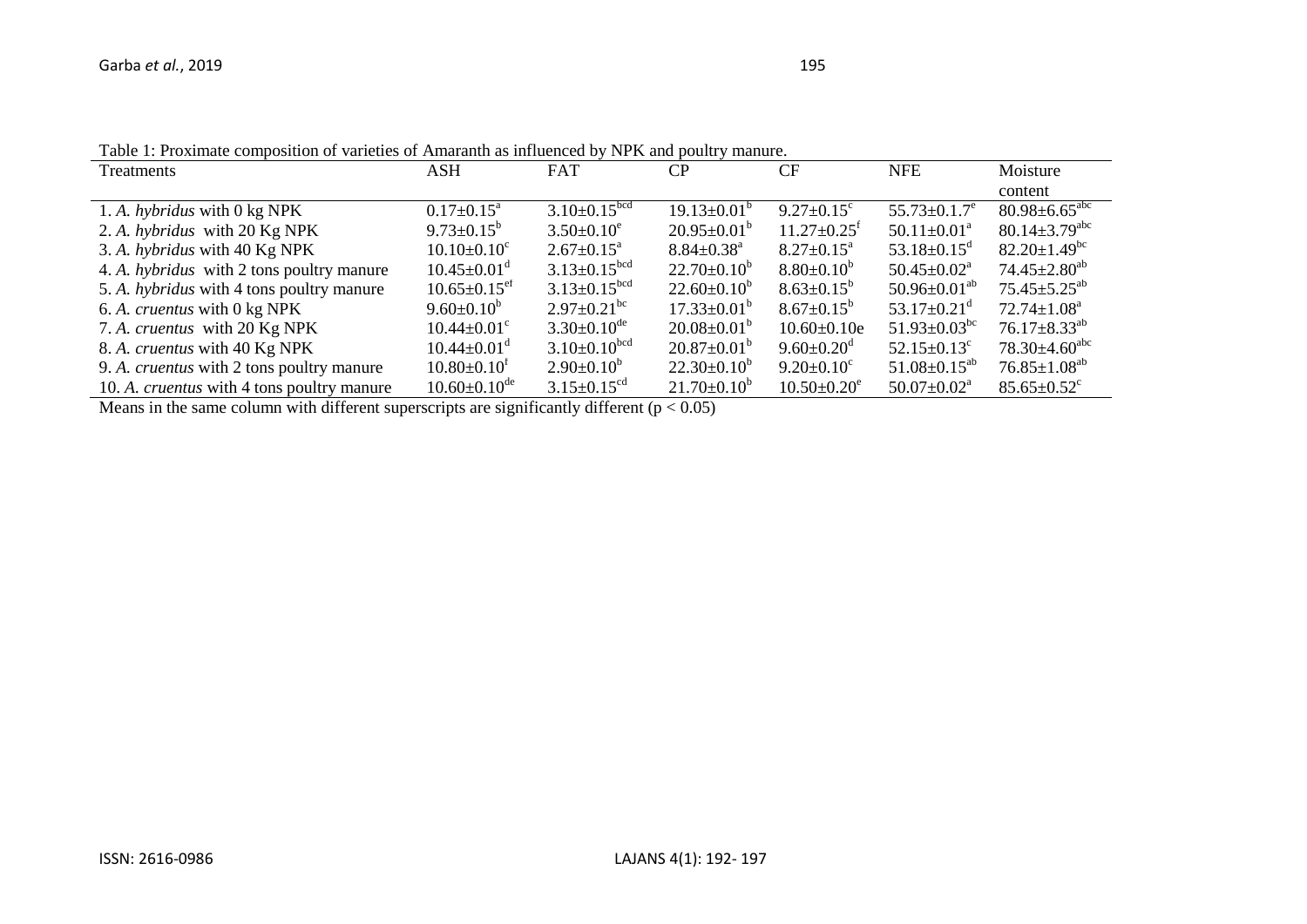#### **Phytochemical Composition of Amaranthus species**

Table 2. presents the phytochemical composition of *Amaranthus* species such as Tannin, Saponins, Alkaloids and Phenols. The result showed that Alkaloids was influenced by poultry manure at the rate of 2 t/ha in plots planted with *A. hybridus* with mean value of 4.96±0.01, while the lowest Alkaloids was recorded in *A. hybidus* in the plots without fertilizer. *A. hybridus* with the application of 20 and 40 Kg NPK 15:15:15 produced the highest Saponin with mean value of  $0.95\pm0.03$ and Tannin with mean value of 0.55±0.01. The

lowest Saponin and Tannin composition of *Amaranthus* spp was recorded in *A. hybridus* at 4 t/ha and 0 Kg NPK respectfully. Application of 20 Kg NPK 15:15:15 also produced the highest phenols with mean value 1.80±0.10 and the lowest been 0.18±0.01 in plots without fertilizer application. The result in this regard showed that NPK 15:15:15 play greater role compared to poultry manure, This could be as a result of delayed in nutrient mineralization of poultry manure which lead to lower utilization of the nutrients by the plant resulting in low phytochemical composition.

Table 2. Phytochemical composition of varieties of Amaranth as influenced by NPK and poultry manure.

| Treatments                                        | Tannin                       | Saponins                     | Alkaloids                    | Phenols                       |
|---------------------------------------------------|------------------------------|------------------------------|------------------------------|-------------------------------|
| 1. A. hybridus with 0 kg NPK                      | $O.28 \pm 0.01^a$            | $0.76 \pm 0.03^e$            | $4.34 \pm 0.01$ <sup>d</sup> | $0.18 \pm 0.01^a$             |
| 2. A. hybridus with 20 Kg NPK                     | $0.33 \pm 0.01^b$            | $0.95 \pm 0.03^{\mathrm{i}}$ | $4.49 \pm 0.01^e$            | $0.66 \pm 0.01$ <sup>d</sup>  |
| 3. A. hybridus with 40 Kg NPK                     | $0.55 \pm 0.01$ <sup>f</sup> | $0.92 \pm 0.01^{\rm h}$      | $4.70 \pm 0.10^f$            | $1.40 \pm 0.10^e$             |
| 4. A. <i>hybridus</i> with 2 tons poultry manure  | $0.38 \pm 0.02$ <sup>c</sup> | $0.54 \pm 0.03^b$            | $4.96 \pm 0.01^{\text{i}}$   | $0.35 \pm 0.01^b$             |
| 5. A. <i>hybridus</i> with 4 tons poultry manure  | $0.41 \pm 0.01$ <sup>d</sup> | $0.48 \pm 0.02^{\text{a}}$   | $4.87 \pm 0.01^{\rm h}$      | $0.39 \pm 0.01^a$             |
| 6. A. cruentus with 0 kg NPK                      | $0.31 \pm 0.01^b$            | $0.64 \pm 0.01$ <sup>c</sup> | $2.80 \pm 0.10^{\circ}$      | $0.22 \pm 0.01^a$             |
| 7. A. cruentus with 20 Kg NPK                     | $0.43 \pm 0.03$ <sup>d</sup> | $0.82 \pm 0.01$ <sup>f</sup> | $3.35 \pm 0.02^b$            | $1.80 \pm 0.10^8$             |
| 8. A. cruentus with 40 Kg NPK                     | $0.49 \pm 0.01^e$            | $0.85 \pm 0.02$ <sup>g</sup> | $4.17 \pm 0.02$ <sup>c</sup> | $1.65 \pm 0.01$ <sup>g</sup>  |
| 9. A. cruentus tons poultry manure                | $0.36 \pm 0.01$ <sup>c</sup> | $0.56 \pm 0.01^{\circ}$      | $4.64 \pm 0.01$ <sup>t</sup> | $0.43 \pm 0.01^b$             |
| 10. A. <i>cruentus</i> with 4 tons poultry manure | $0.36 \pm 0.01$ <sup>c</sup> | $0.68 \pm 0.01$ <sup>d</sup> | $4.79 \pm 0.01$ <sup>g</sup> | $0.55 \pm 0.01$ <sup>c-</sup> |

Means in the same column with different superscripts are significantly different ( $p < 0.05$ ).

## **Conclusion**

The result of this study revealed that NPK 15:15:15 and Poultry manure played a greater role in providing more nutrients for the growth of *Amaranths spp.* The proximate compositions were more influenced by poultry manure, while the phytochemical analysis indicated that the compositions were more influenced by inorganic fertilizer (NPK). The reason could be as a result of slow mineralization of poultry manure which may have resulted to lower utilization of the nutrients by the plant species. It is therefore recommended that, further study should be carried out by other researchers to confirm and compare the results.

# **REFERENCE**

Akin-Idowu, P.E., Gbadegesin, M.A., Orkpeh, U., Ibitoye, D.O. and Odunola, O.A. (2016). Characterization of Grain Amaranth

(*Amaranthus* spp.) Germplasm in SouthWest Nigeria using Morphological, Nutritional, and Random Amplified Polymorphic DNA (RAPD) Analysis. *Resources*, 5 (6):1 – 15

- AOAC (1990). Official methods of analysis. Association of Official Analytical Chemists Ed., Washington DC.
- Brenner, D., Baltensperger, D., Kulakow, P., Lehmann, J., Myers, R., Slabbert, M., Sleugh, B. (2000). Genetic resources and breeding of *Amaranthus*. *Plant Breed Rev* 19:227– 285